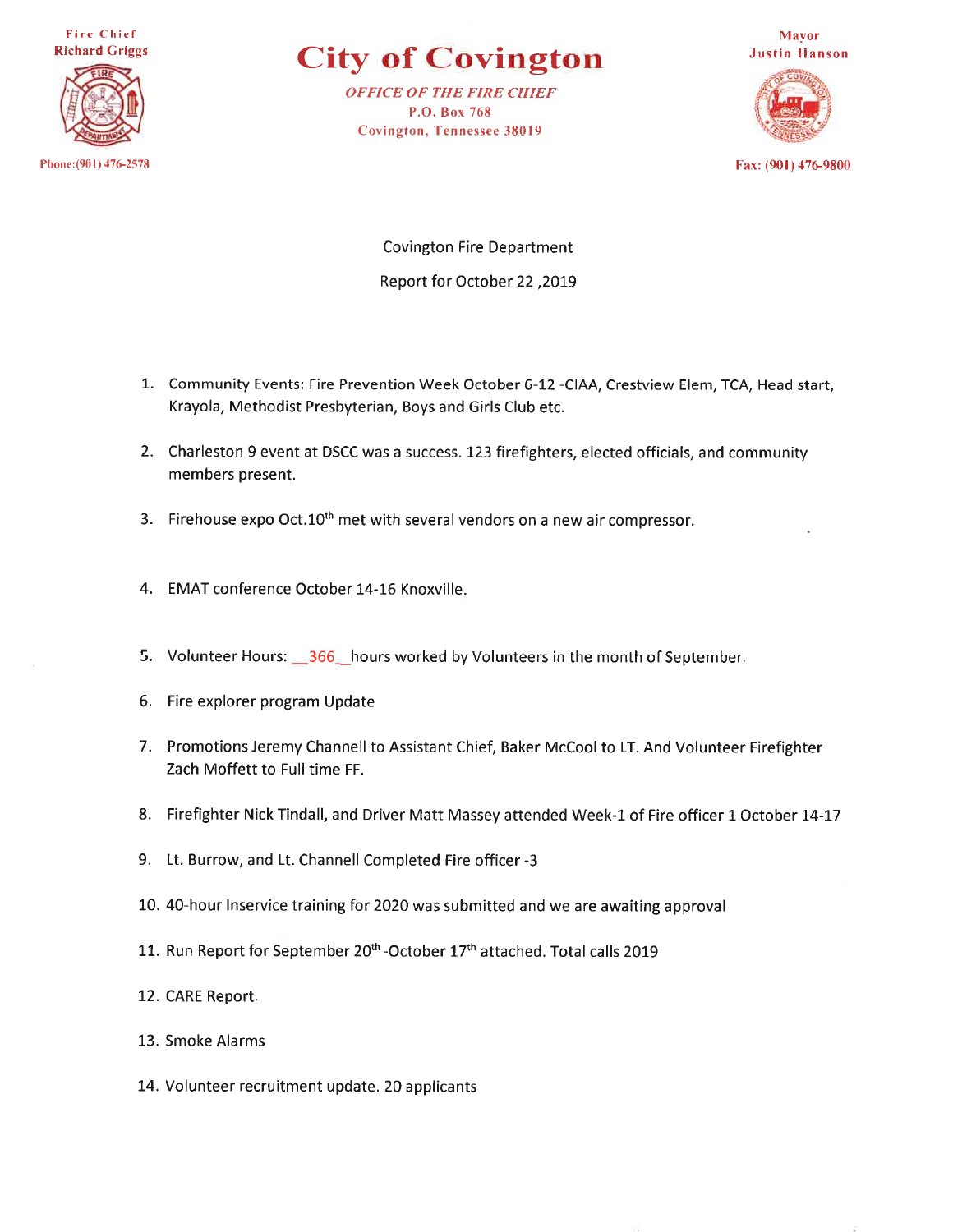# **Covington Fire Department**

Covington, TN

This report was generated on 10/18/2019 8:37:39 AM

## Breakdown by Major Incident Types for Date Range

Zone(s): All Zones | Start Date: 09/20/2019 | End Date: 10/17/2019



| <b>MAJOR INCIDENT TYPE</b>                    | <b># INCIDENTS</b> | % of TOTAL |
|-----------------------------------------------|--------------------|------------|
| <b>Fires</b>                                  | 9                  | 6.43%      |
| <b>Rescue &amp; Emergency Medical Service</b> | 112                | 80,00%     |
| Hazardous Condition (No Fire)                 | 2                  | 1.43%      |
| Service Call                                  | 2                  | 1.43%      |
| Good Intent Call                              | 8                  | 5.71%      |
| False Alarm & False Call                      | 6                  | 4.29%      |
| <b>Special Incident Type</b>                  |                    | 0.71%      |
| ΤΟΤΑΙ                                         | 140                | $100.00\%$ |

Only REVIEWED incidents included. Summary results for a major incident type are not displayed if the count is zero. Does not include Imported data.



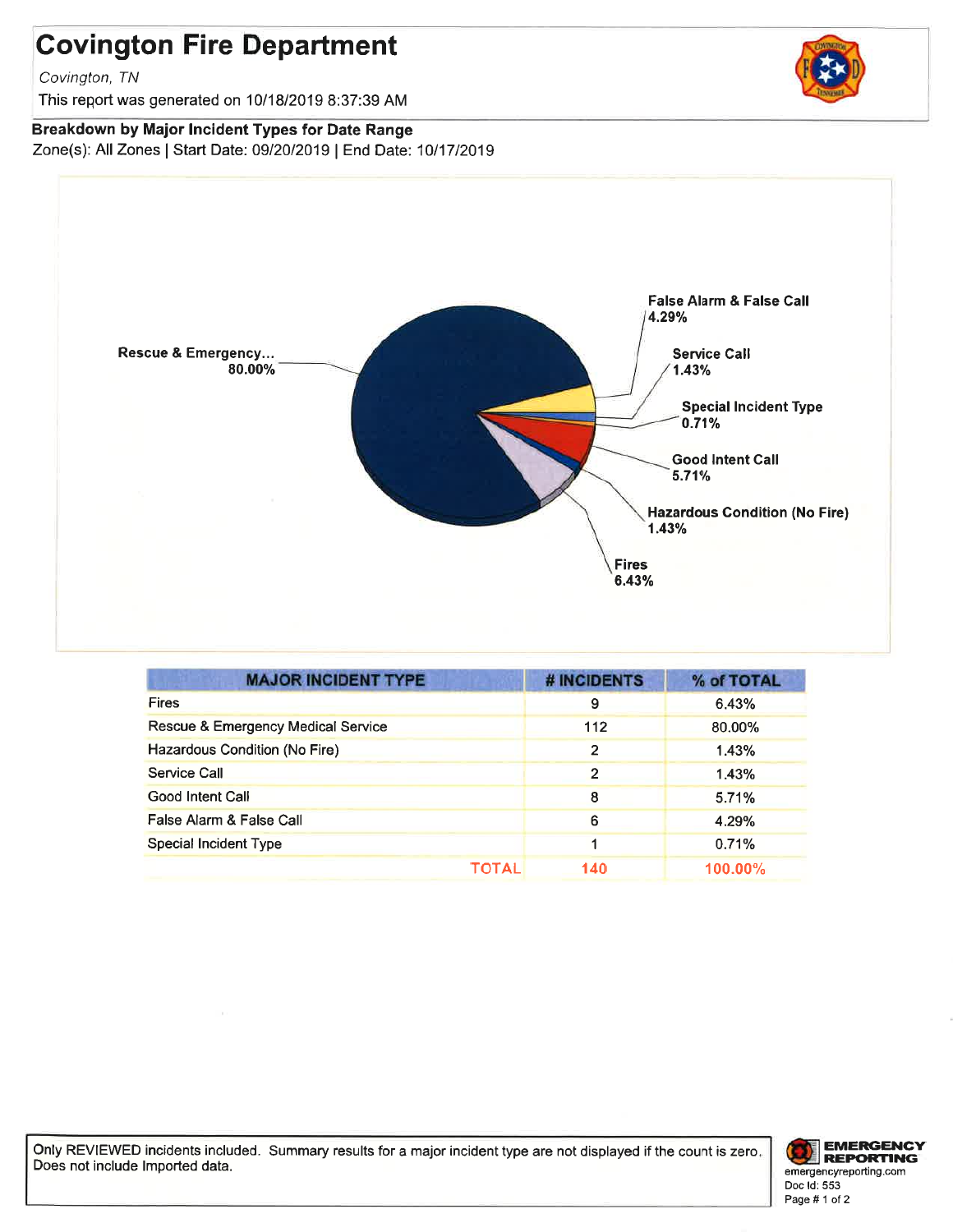# **Covington Fire Department**

Covington, TN

This report was generated on 10/18/2019 8:38:07 AM

## Breakdown by Major Incident Types for Date Range

Zone(s): All Zones | Start Date: 01/01/2019 | End Date: 12/31/2019



| <b>MAJOR INCIDENT TYPE</b>                          | # INCIDENTS    | % of TOTAL |
|-----------------------------------------------------|----------------|------------|
| <b>Fires</b>                                        | 65             | 4.09%      |
| Overpressure rupture, explosion, overheat - no fire | 3              | 0.19%      |
| <b>Rescue &amp; Emergency Medical Service</b>       | 1289           | 81.02%     |
| Hazardous Condition (No Fire)                       | 26             | 1.63%      |
| Service Call                                        | 27             | 1.70%      |
| Good Intent Call                                    | 96             | 6.03%      |
| False Alarm & False Call                            | 79             | 4.97%      |
| Severe Weather & Natural Disaster                   | $\overline{2}$ | 0.13%      |
| <b>Special Incident Type</b>                        | 4              | 0.25%      |
| TOTAL                                               | 1591           | $100.00\%$ |

Only REVIEWED incidents included. Summary results for a major incident type are not displayed if the count is zero. Does not include Imported data.



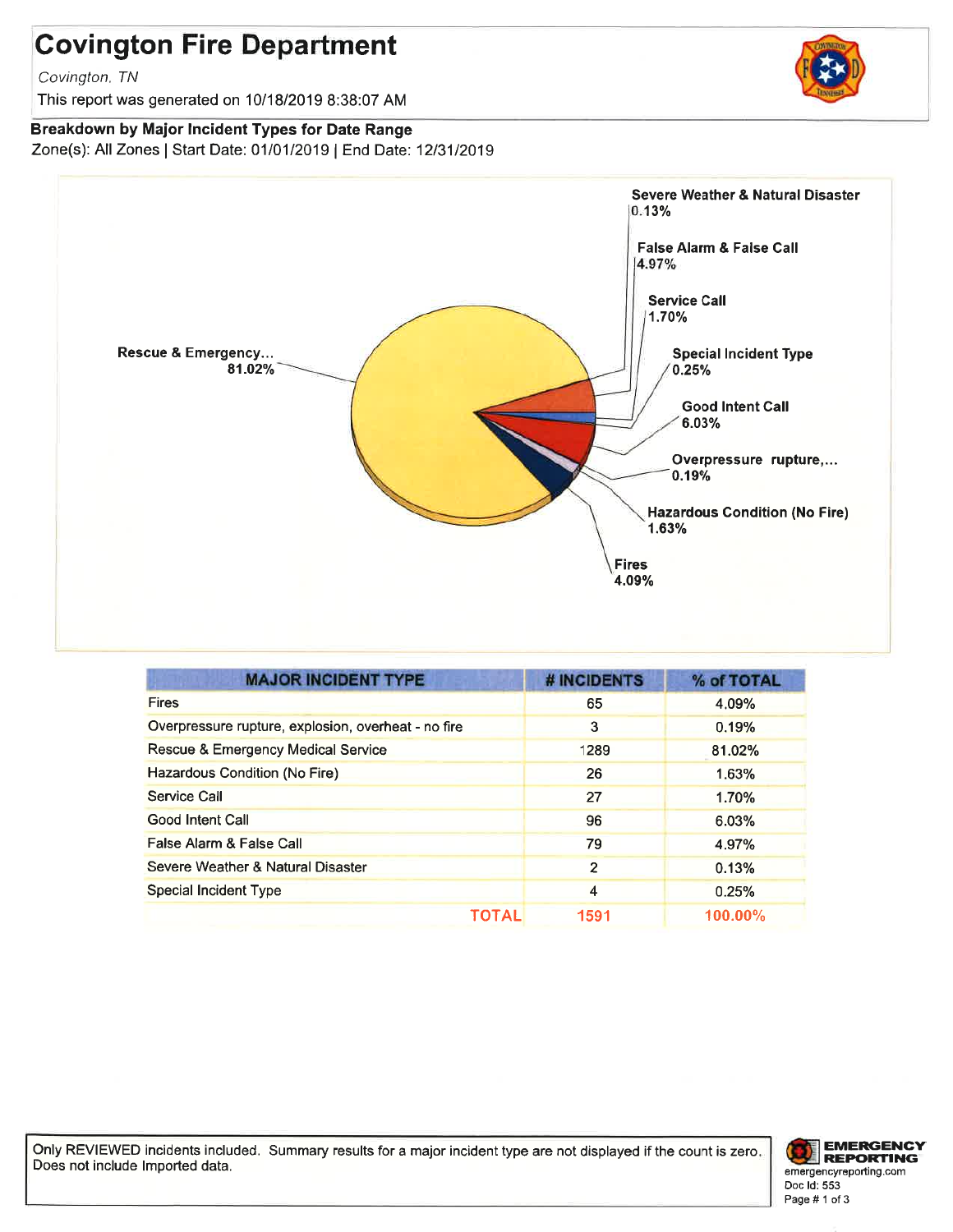| <b>Detailed Breakdown by Incident Type</b>               |                                 |            |  |  |  |  |  |
|----------------------------------------------------------|---------------------------------|------------|--|--|--|--|--|
| <b>INCIDENT TYPE</b>                                     | # INCIDENTS                     | % of TOTAL |  |  |  |  |  |
| 650 - Steam, other gas mistaken for smoke, other         |                                 | 0.06%      |  |  |  |  |  |
| 651 - Smoke scare, odor of smoke                         | 5                               | 0.31%      |  |  |  |  |  |
| 671 - HazMat release investigation w/no HazMat           |                                 | 0.06%      |  |  |  |  |  |
| 700 - False alarm or false call, other                   | 14                              | 0.88%      |  |  |  |  |  |
| 711 - Municipal alarm system, malicious false alarm      | 5                               | 0.31%      |  |  |  |  |  |
| 721 - Bomb scare - no bomb                               |                                 | 0.06%      |  |  |  |  |  |
| 730 - System malfunction, other                          | o                               | 0.38%      |  |  |  |  |  |
| 733 - Smoke detector activation due to malfunction       | 10                              | 0.63%      |  |  |  |  |  |
| 735 - Alarm system sounded due to malfunction            | 10                              | 0.63%      |  |  |  |  |  |
| 736 - CO detector activation due to malfunction          | 3                               | 0.19%      |  |  |  |  |  |
| 740 - Unintentional transmission of alarm, other         | 5                               | 0.31%      |  |  |  |  |  |
| 743 - Smoke detector activation, no fire - unintentional | 11                              | 0.69%      |  |  |  |  |  |
| 744 - Detector activation, no fire - unintentional       | 3                               | 0.19%      |  |  |  |  |  |
| 745 - Alarm system activation, no fire - unintentional   | 9                               | 0.57%      |  |  |  |  |  |
| 746 - Carbon monoxide detector activation, no CO         | $\overline{2}$                  | 0.13%      |  |  |  |  |  |
| 800 - Severe weather or natural disaster, other          | $\overline{2}$                  | 0.13%      |  |  |  |  |  |
| 900 - Special type of incident, other                    |                                 | 0.25%      |  |  |  |  |  |
|                                                          | <b>TOTAL INCIDENTS:</b><br>1591 | 100.00%    |  |  |  |  |  |

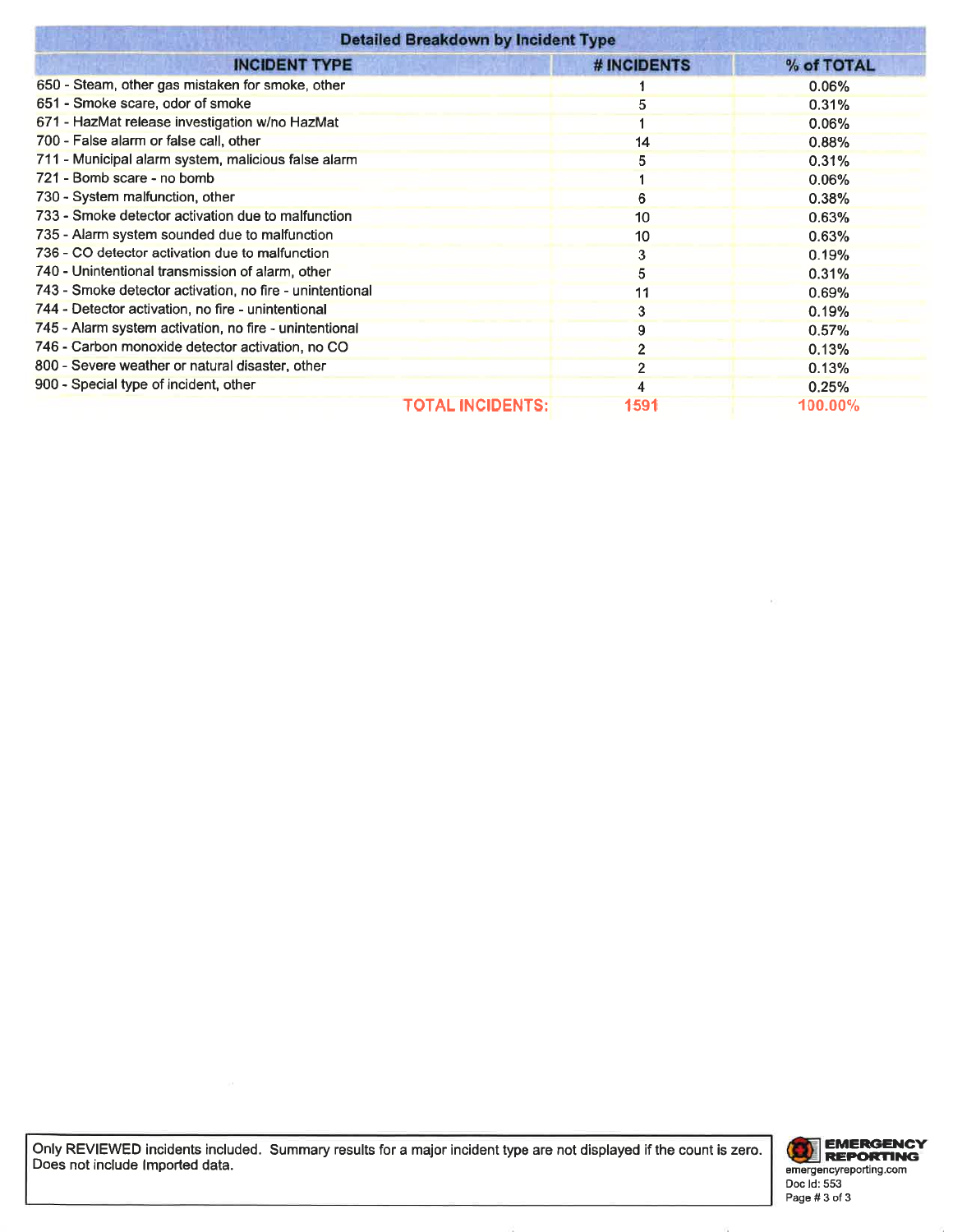Monthly Report - October, 2019

- General Office Duties
- Attended Health Fair at Canaan Missionary Baptist Church
- Completed Three 'STOP THE BLEED' classes
- Completed One AHA Basic Life Support recertification class
- Attended WRAP Domestic Violence Proclamation on the lawn of the Tipton **County Courthouse**
- Attended Event hosted by, The Covington Fire Department at DSCC JNC 'The Charleston Nine'. Chief Griggs can answer questions in regards to this Honorable event
- Twenty welfare checks  $\bullet$
- Met with Management with Mueller Fitting Co., Inc. to update their  $1^{st}$  Aid & Emergency Team – to be completed the  $1<sup>st</sup>$  week in November
- Assisted Covington High School, HOSA program as a Judge for their Homecoming **Floats**
- Completed One AHA Heartsaver Pediatric 1st. Aid CPR AED certification class
- Issued and installed Twelve smoke alarms  $\bullet$
- Monthly Inspection of Fire equipment Medical my Infection Control Officer  $\bullet$ Duties, all equipment passed
- Attended Two Community Civic events at the Covington Country Club  $\bullet$
- Completed four, AHA Heart saver AED 1st Aid CPR recertification classes,
- Distributed more informational packets to the Citizens of Covington, in regards to  $\bullet$ recruitment for the Volunteer Covington Firefighter's and EMTs
- Attended 3rd Annual Tipton County Community Health Fair at St. Luke Missionary **Baptist Church**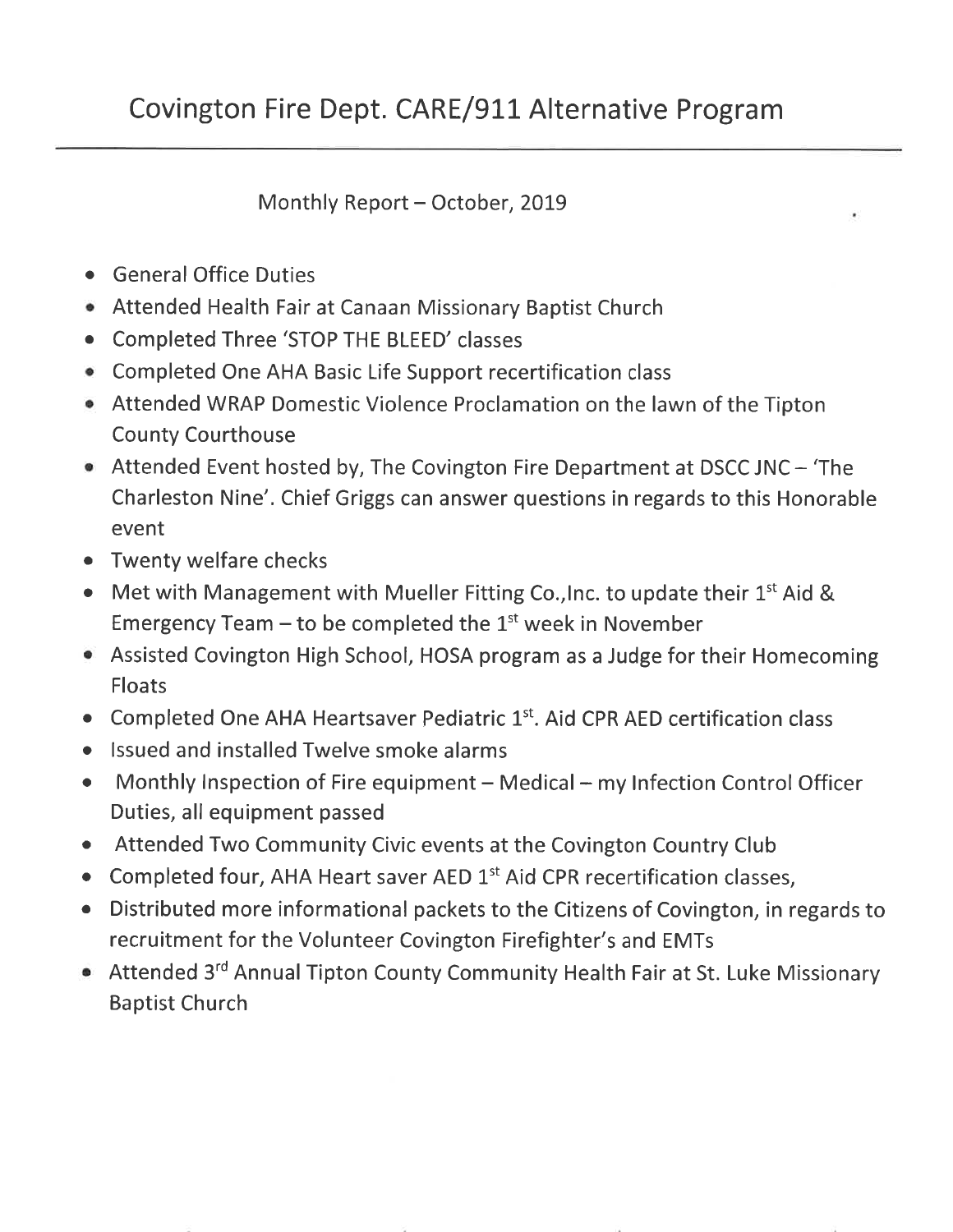**SMOKE ALARMS ARE A KEY PART** of a home fire escape plan. When there is a fire, smoke spreads fast. Working smoke alarms give you early warning so you can get outside quickly.

Smoke Alaren

### **SAFETY TIPS**

- . Install smoke alarms in every bedroom. They should also be outside each sleeping area and on every level of the home. Install alarms in the basement.
- Large homes may need extra smoke alarms.
- . It is best to use interconnected smoke alarms. When one smoke alarm sounds, they all sound.
- . Test all smoke alarms at least once a month. Press the test button to be sure the alarm is working.
- There are two kinds of alarms, lonization smoke alarms are quicker to warn about flaming fires. Photoelectric alarms are quicker to warn about smoldering fires. It is best to use both types of alarms in the home.
- A smoke alarm should be on the ceiling or high on a wall. Keep smoke alarms away from the kitchen to reduce false alarms. They should be at least 10 feet (3 meters) from the stove.
- People who are hard-of-hearing or deaf can use special alarms. These alarms have strobe lights and bed shakers.
- Replace all smoke alarms when they are 10 years old.

**NATIONAL FIRE PROTECTION ASSOCIATION** 

## **FACTS**

at Fome

- (1) A closed door may slow the spread of smoke, heat, and fire.
- (1) Smoke alarms should be installed inside every sleeping room, outside each separate sleeping area, and on every level. Smoke alarms should be connected so when one sounds, they all sound. Most homes do not have this level of protection.

(!) Roughly 3 out of 5 fire deaths happen in homes with no smoke alarms or no working smoke alarms.





nfpa.org/education CNFPA 2017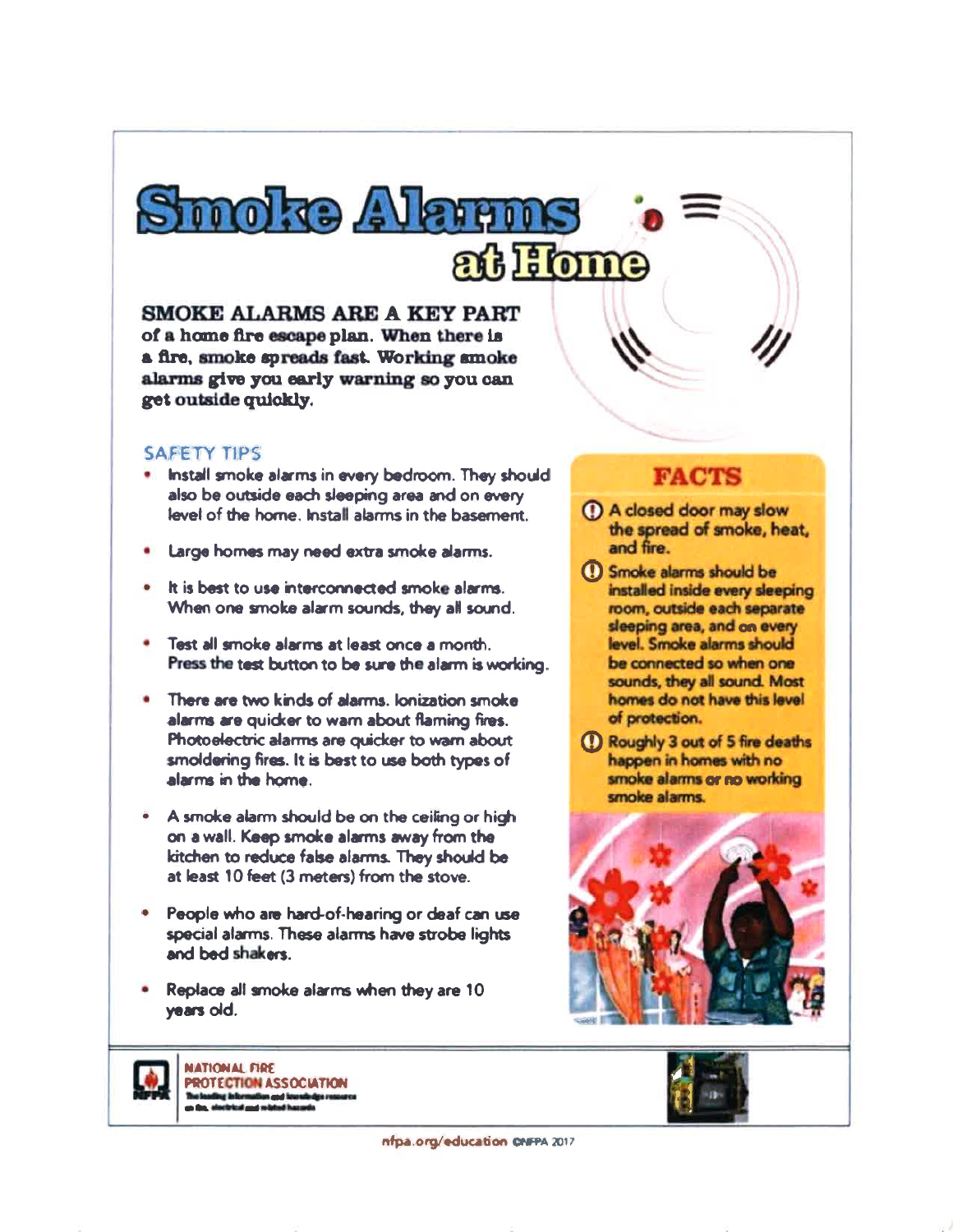

**VOLUNTEER FIREFIGHTER. BE A COVINGTON** 

**BALLAH** 

1-844-Vol-Tenn (1-844-865-8366) www.VolunteerFireTN.org



901-476-2578

# **COVINGTON FIRE DEPARTMENT**

**(2)** 101 Tennessee Avenue, Covington, TN 38019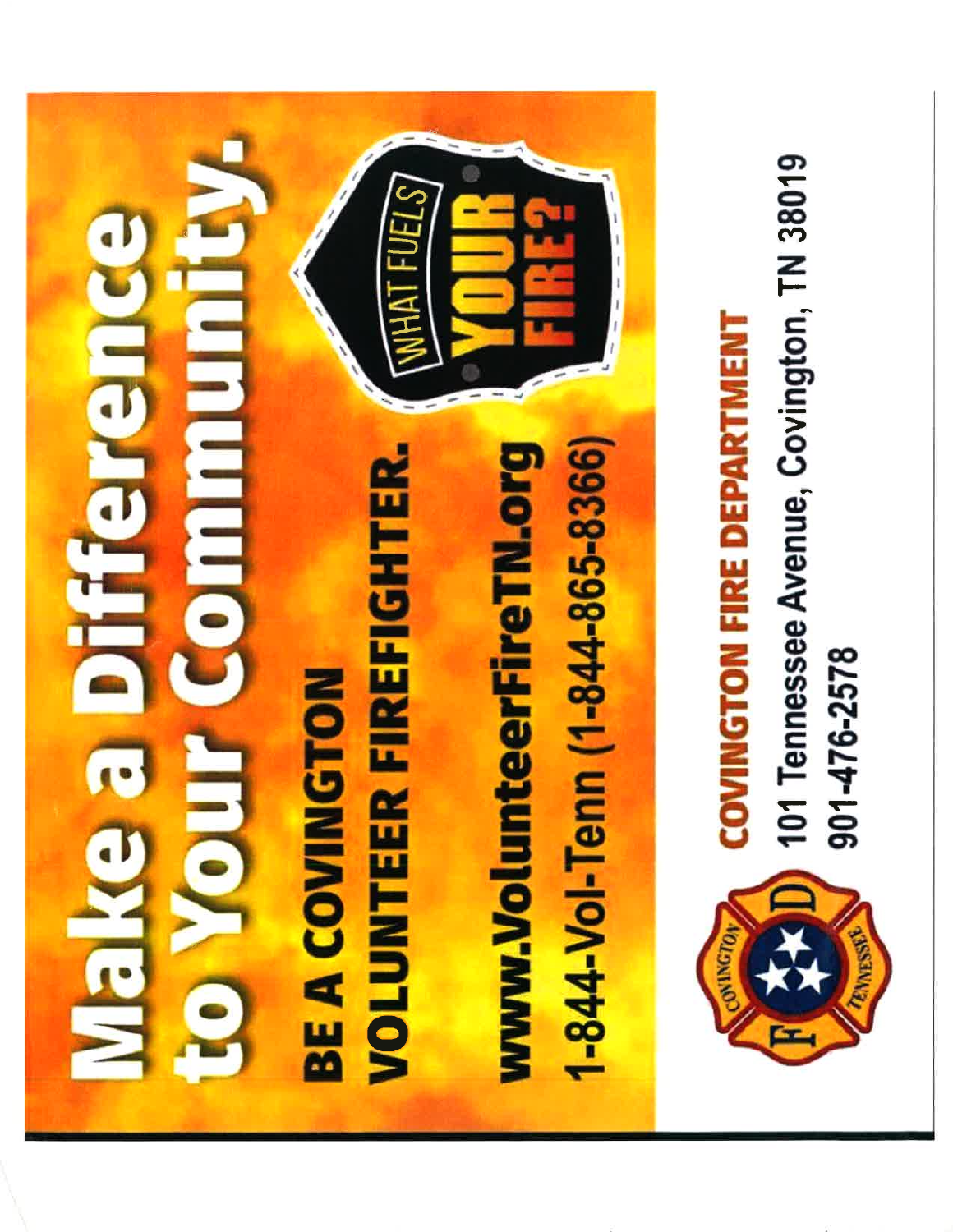

Public Safety Committee Meeting October 22, 2019

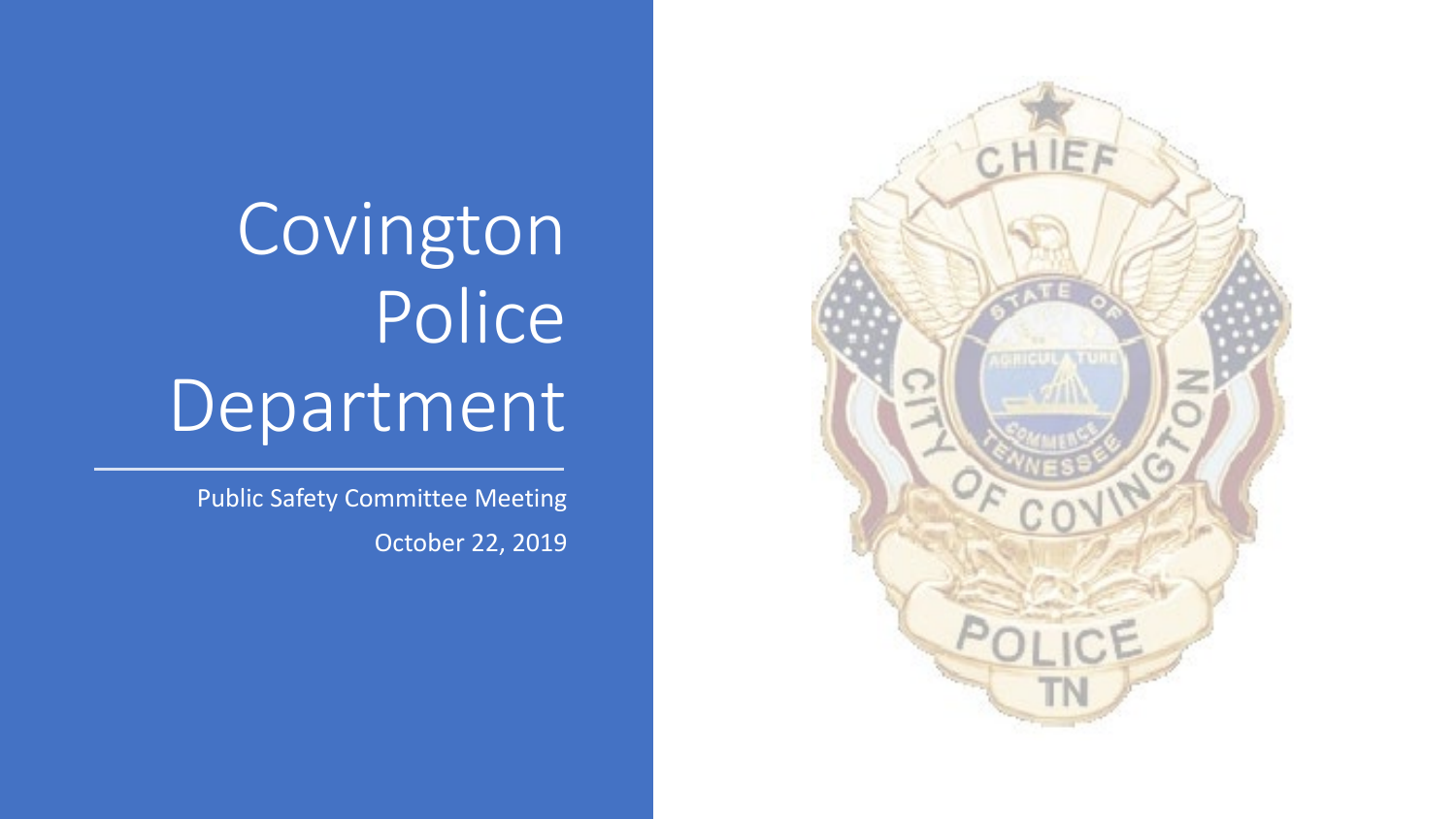# Meeting Topics





- 1. Personnel
- 2. Monthly Stats
- 3. Calls For Service
- 4. Requested Hardware / Software Cost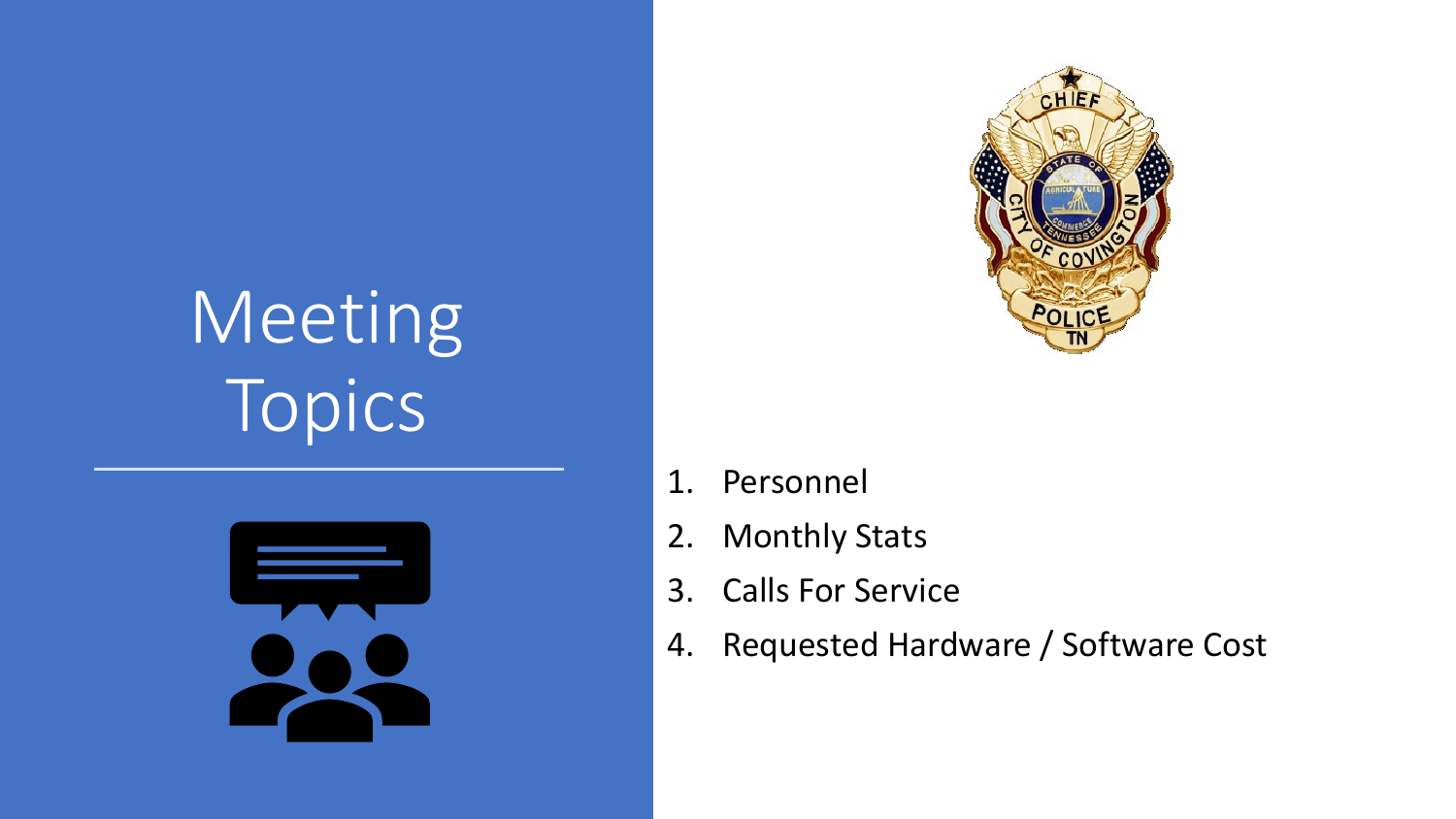

# Personnel



We have hired one certified officer who started October 14, 2019. The second officer withdrew from the process.

Additionally, we will be rehiring a former officer with a projected start date of October 26, 2019

The three non-certified applicants have completed their written test and we are moving forward with their interview and background.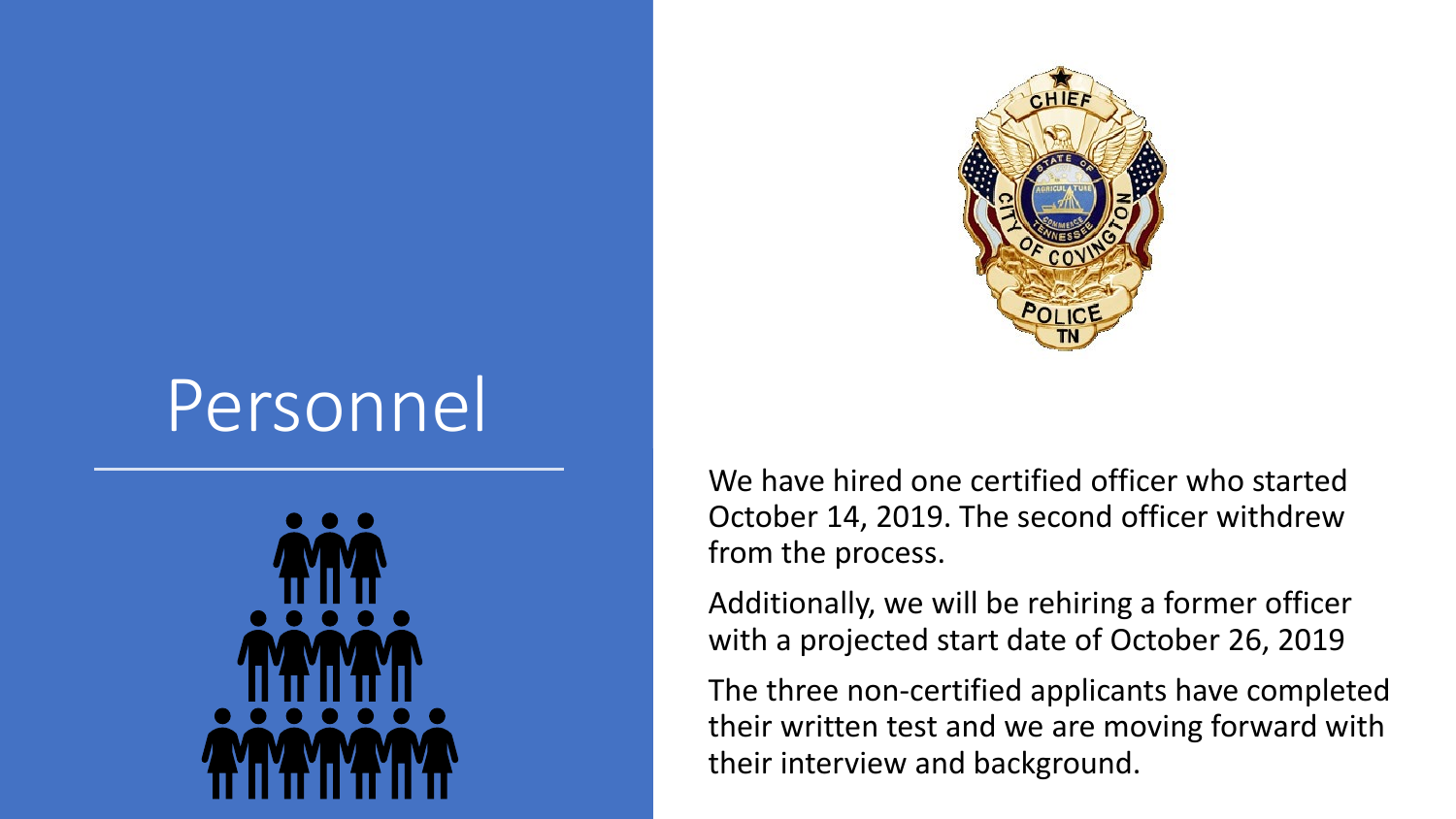

# Personnel



| <b>Personnel</b>      |                |               |                   |                |  |  |  |  |  |
|-----------------------|----------------|---------------|-------------------|----------------|--|--|--|--|--|
|                       | <b>Present</b> | <b>Change</b> | <b>Full Staff</b> |                |  |  |  |  |  |
| Chief                 |                |               |                   |                |  |  |  |  |  |
| Captain               |                |               |                   |                |  |  |  |  |  |
| Lieutenant            | 2              |               |                   | $\overline{2}$ |  |  |  |  |  |
| Sargant               | 4              |               |                   | 4              |  |  |  |  |  |
| Corporal              | 3              |               |                   | 3              |  |  |  |  |  |
| <b>Patrol Officer</b> | 18             | 9             | $-1$              | 26             |  |  |  |  |  |
| Civilian              | 1              |               | 1                 | $\overline{2}$ |  |  |  |  |  |
|                       |                |               |                   |                |  |  |  |  |  |
| Total                 | 30             | 9             |                   | 39             |  |  |  |  |  |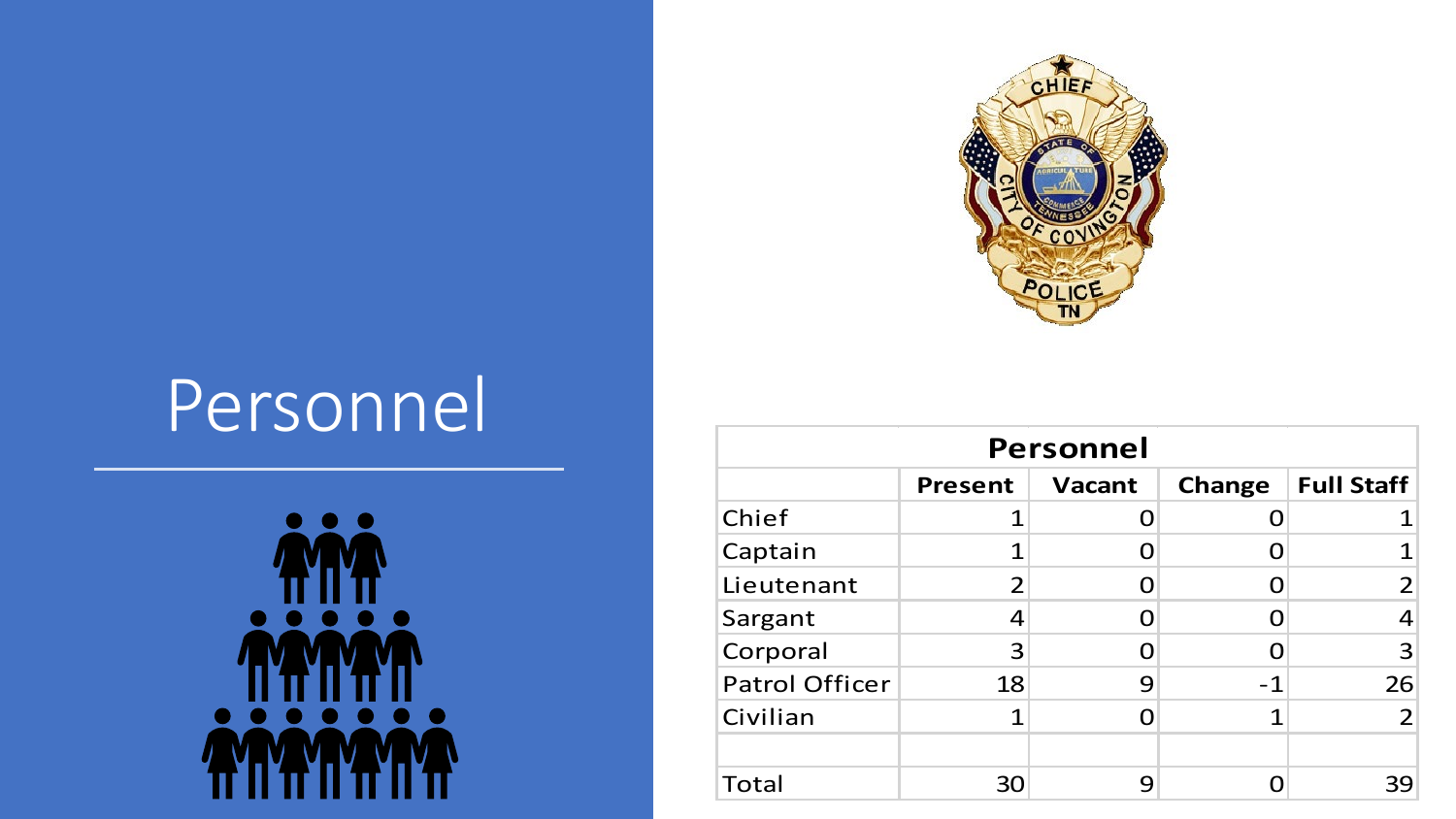# Monthly Stats





| <b>Monthly Total</b>  |                         |
|-----------------------|-------------------------|
| <b>Total</b>          |                         |
| Citations             | 30                      |
| Arrests               | 97                      |
| <b>Seized Cars</b>    | 0                       |
| <b>Drug Arrests</b>   | 14                      |
| Seized Money          | \$0                     |
| DUI                   | 4                       |
| Domestic              | 7                       |
| Theft                 | 17                      |
| <b>Revoked Driver</b> | 23                      |
| Asssult               | 1                       |
| Vandalism             | $\overline{\mathbf{c}}$ |
| <b>Burglary</b>       | $\overline{\mathbf{1}}$ |
| Sex assault/Rape      | $\overline{2}$          |
| <b>Agg Assault</b>    |                         |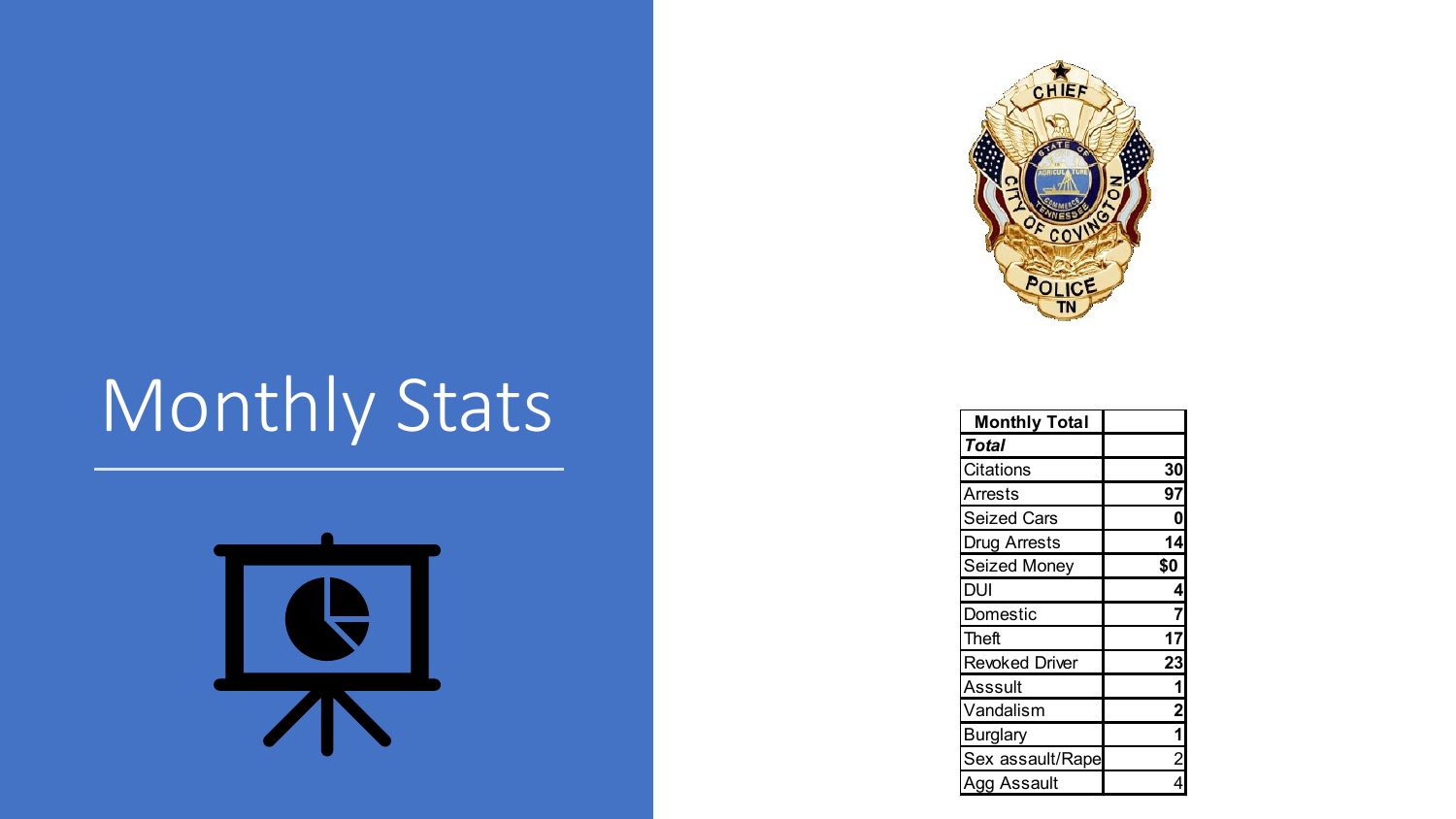Criminal Investigations Division Report





| <b>CID Report</b>           |    |    |  |  |  |  |  |  |
|-----------------------------|----|----|--|--|--|--|--|--|
| Solved   Pending  <br>Cases |    |    |  |  |  |  |  |  |
| <b>Burglaries</b>           | 15 | 12 |  |  |  |  |  |  |
| Roberies                    |    |    |  |  |  |  |  |  |
| Thefts                      | 20 | 15 |  |  |  |  |  |  |
| <b>Total</b>                | 36 | 28 |  |  |  |  |  |  |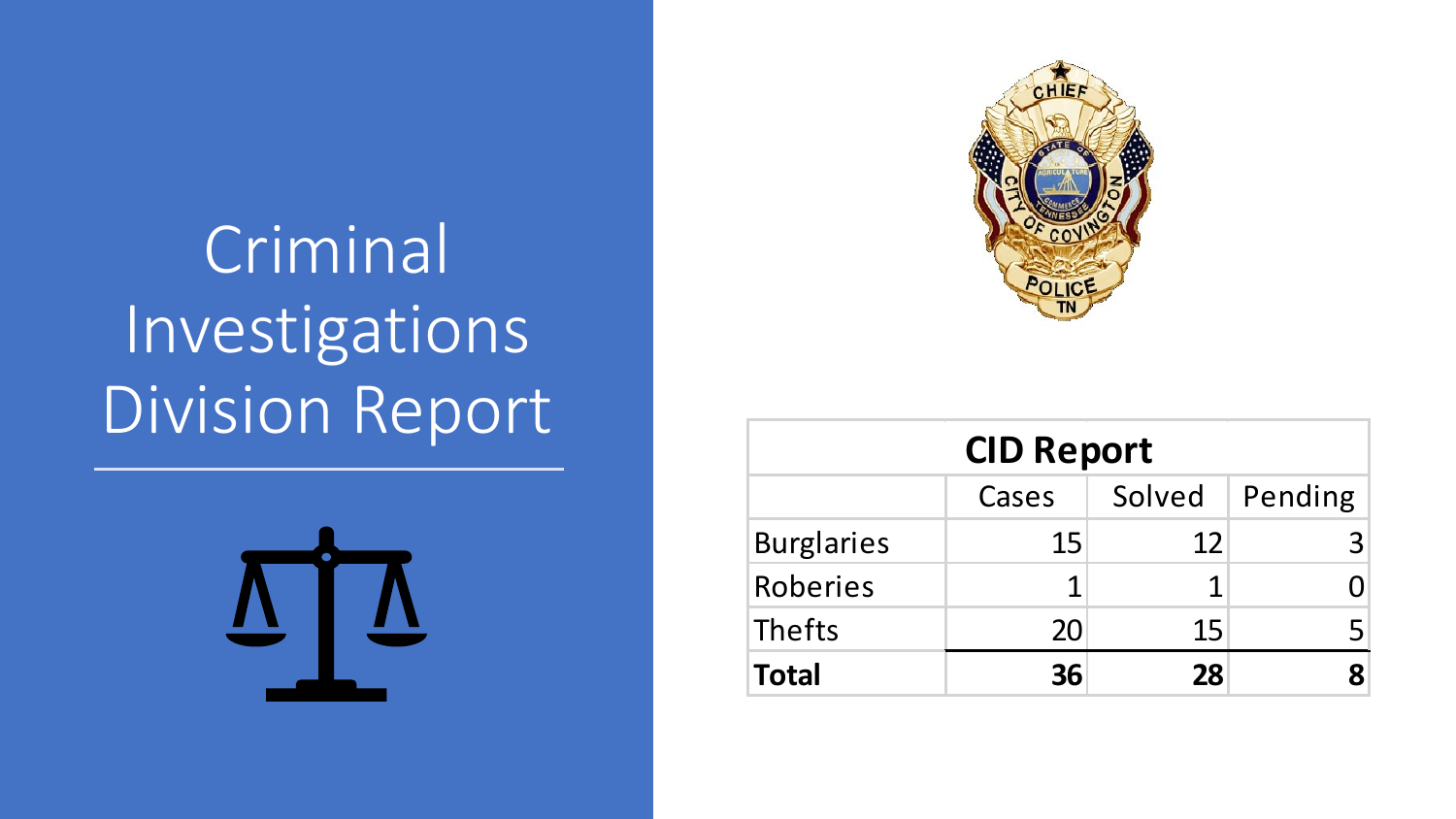## **CALL TOTALS FROM JANUARY 2019 TO DECEMBER 2019**

| Agency                   | Jan. | Feb     | Mar  | Apr     | May   | Jun     | Jul            | Aug  | Sep             | Oct            | Nov            | Dec            | <b>Actual Annual</b> | Annual Per Day Vol. |
|--------------------------|------|---------|------|---------|-------|---------|----------------|------|-----------------|----------------|----------------|----------------|----------------------|---------------------|
| Atoka PD                 | 876  | 942     | 855  | 774     | 852   | 768     | 840            | 815  | 859             |                |                |                | 7581                 |                     |
| <b>Brighton PD</b>       | 560  | 433     | 472  | 513     | 593   | 452     | 476            | 519  | 458             |                |                |                | 4476                 |                     |
| Covington PD             | 991  | 1104    | 1037 | 1067    | 1073  | 1115    | 1025           | 1024 | 967             |                |                |                | 9403                 |                     |
| Mason PD                 | 312  | 247     | 271  | 280     | 348   | 337     | 316            | 248  | 162             |                |                |                | 2521                 |                     |
| Munford PD               | 713  | 823     | 847  | 679     | 824   | 860     | 814            | 892  | 847             |                |                |                | 7299                 |                     |
| <b>Tipton County SO</b>  | 2675 | 2401    | 2863 | 2584    | 2971  | 2724    | 2768           | 2556 | 2443            |                |                |                | 23985                |                     |
| <b>MONTHLY LE TOTALS</b> | 6127 | 5950    | 6345 | 5897    | 6661  | 6256    | 6239           | 6054 | 5736            | $\mathbf{0}$   | $\mathbf{0}$   | $\overline{0}$ | 55265                |                     |
| Atoka FD                 | 82   | 90      | 101  | 92      | 117   | 88      | 79             | 97   | 91              |                |                |                | 837                  |                     |
| <b>Brighton FD</b>       | 71   | 53      | 91   | 71      | 77    | 64      | 57             | 69   | 78              |                |                |                | 631                  |                     |
| <b>Charleston FD</b>     | 10   | 19      | 13   | 10      | 19    | 12      | 9              |      | $6\overline{6}$ |                |                |                | 99                   |                     |
| Covington FD             | 246  | 239     | 261  | 257     | 279   | 264     | 223            | 232  | 214             |                |                |                | 2215                 |                     |
| <b>Garland FD</b>        | 14   | 18      | 15   | 13      | 11    | 5       | $\overline{7}$ | 10   | 14              |                |                |                | 107                  |                     |
| Giltedge FD              | 30   | 28      | 39   | 40      | 31    | 42      | 52             | 41   | 22              |                |                |                | 325                  |                     |
| <b>Mason FD</b>          | 9    | 13      | 13   | 11      | 29    | 19      | 20             | 22   | 34              |                |                |                | 170                  |                     |
| <b>Munford FD</b>        | 105  | 97      | 122  | 101     | 127   | 96      | 80             | 84   | 98              |                |                |                | 910                  |                     |
| Quito FD                 | 79   | 80      | 72   | 82      | 72    | 89      | 87             | 59   | 77              |                |                |                | 697                  |                     |
| Three Star FD            | 40   | 45      | 54   | 40      | 62    | 46      | 50             | 43   | 42              |                |                |                | 422                  |                     |
| <b>MONTHLY FD TOTALS</b> | 686  | 682     | 781  | 717     | 824   | 725     | 664            | 658  | 676             | $\overline{0}$ | $\overline{0}$ | $\overline{0}$ | 6413                 |                     |
| <b>Medic One</b>         | 745  | 692     | 800  | 792     | 868   | 790     | 736            | 707  | 756             |                |                |                | 6886                 |                     |
| <b>MONTHLY EMS TOTAL</b> | 745  | 692     | 800  | 792     | 868   | 790     | 736            | 707  | 756             | $\Omega$       | $\overline{0}$ | 0              | 6886                 |                     |
| Percentage *             |      | $-3.1%$ | 8.2% | $-6.6%$ | 12.8% | $-7.0%$ | $-1.7%$        |      | $-2.9\% -3.4\%$ |                |                |                |                      |                     |
| <b>MONTHLY TOTALS</b>    |      |         |      |         |       |         |                |      |                 |                |                |                |                      |                     |
| Law Enforcement          | 6127 | 5950    | 6345 | 5897    | 6661  | 6256    | 6239           | 6054 | 5736            | $\overline{0}$ | $\overline{0}$ | $\overline{0}$ |                      |                     |
| Fire Dept.               | 686  | 682     | 781  | 717     | 824   | 725     | 664            | 658  | 676             | 0              | $\mathbf 0$    | 0              |                      |                     |
| Ambulance                | 745  | 692     | 800  | 792     | 868   | 790     | 736            | 707  | 756             | $\overline{0}$ | $\overline{0}$ | $\overline{0}$ |                      |                     |
| <b>ALL AGENCIES</b>      | 7558 | 7324    | 7926 | 7406    | 8353  | 7771    | 7639           | 7419 | 7168            | $\overline{0}$ | $\overline{0}$ | 0              | 68564                |                     |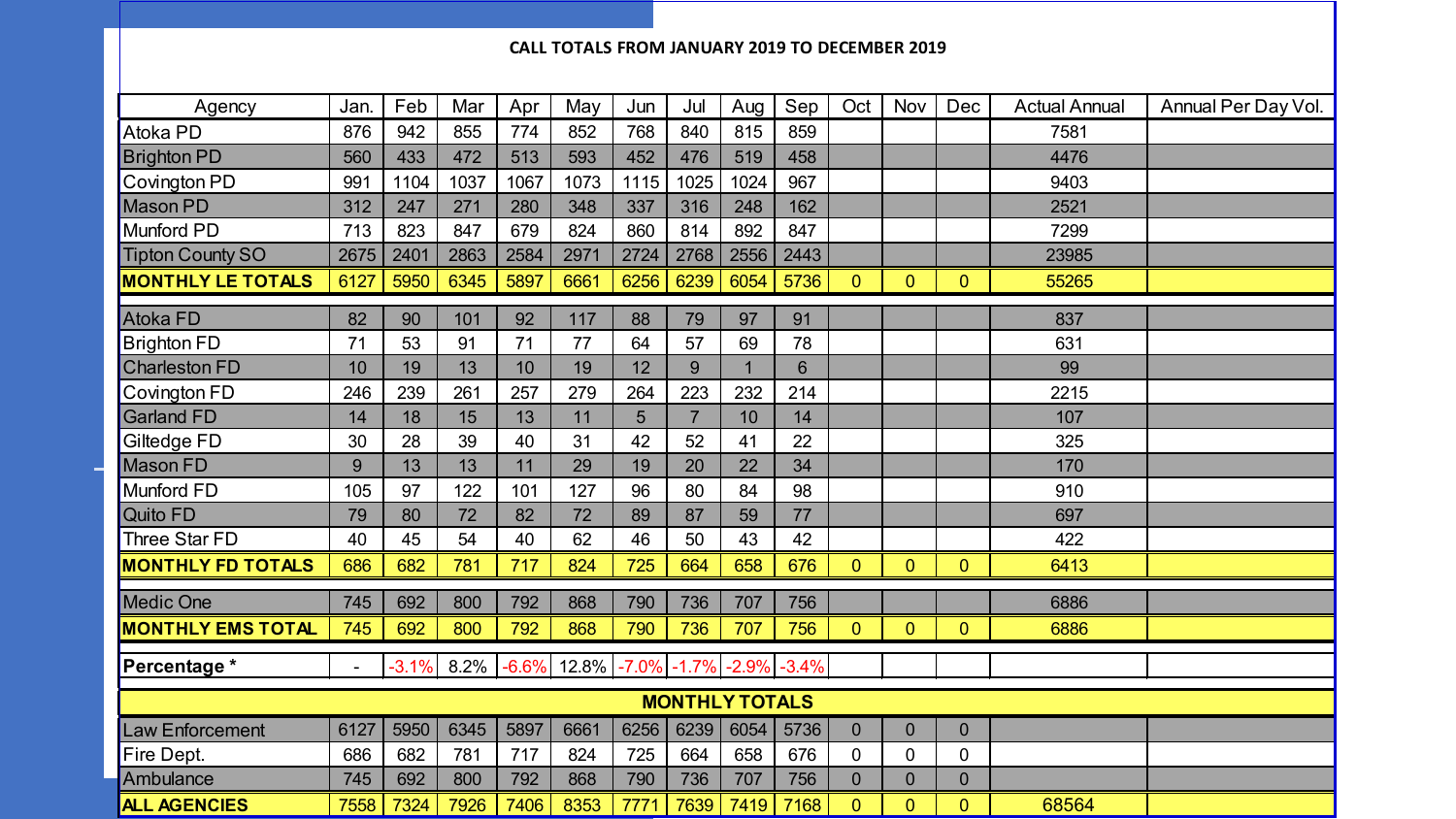# Computer and Software Cost



| <b>Requested Hardware and Software</b> |                 |              |                                        |     |             |                           |           |  |  |  |
|----------------------------------------|-----------------|--------------|----------------------------------------|-----|-------------|---------------------------|-----------|--|--|--|
| <b>Cost Break Down</b>                 |                 |              |                                        |     |             |                           |           |  |  |  |
|                                        |                 |              |                                        |     |             |                           |           |  |  |  |
| <b>Item</b>                            |                 |              | Number   Cost Per Unit   Initial Total |     |             | <b>Yearly Maintenance</b> |           |  |  |  |
|                                        |                 |              |                                        |     |             |                           |           |  |  |  |
| <b>Hardware</b>                        |                 |              |                                        |     |             |                           |           |  |  |  |
| Laptops                                | 15              | \$           | 2,000.00                               |     | \$30,000.00 | \$                        |           |  |  |  |
| Printers                               | 15              | \$           | 600.00                                 | \$  | 9,000.00    | \$                        |           |  |  |  |
| <b>Mounting Brackets</b>               | 15 <sup>2</sup> | $\zeta$      | 250.00                                 | Ś.  | 3,750.00    | \$                        |           |  |  |  |
| <b>Hardware Total</b>                  |                 | \$           | 2,850.00                               |     | \$42,750.00 | \$                        |           |  |  |  |
| <b>Data Driven</b>                     |                 |              |                                        |     |             |                           |           |  |  |  |
| <b>Watson RMS Software</b>             | 25              | \$           | 1,287.64                               |     | \$32,191.00 | \$                        | 12,582.58 |  |  |  |
| <b>Maintenance Credit</b>              | 1               |              |                                        | \$. | (5,600.00)  |                           |           |  |  |  |
| <b>Software Total</b>                  |                 | \$           | 1,287.64                               |     | \$26,591.00 | \$                        | 12,582.58 |  |  |  |
| <b>GeoConex</b>                        |                 |              |                                        |     |             |                           |           |  |  |  |
| Cad Software MDT's                     | 15 <sup>1</sup> | \$           | 1,058.00                               |     | \$15,870.00 | \$                        | 2,613.00  |  |  |  |
| Cad Software Dispatch                  | $\mathbf{1}$    | $\mathsf{S}$ | 12,961.21                              |     | \$12,961.21 | \$                        | 1,793.10  |  |  |  |
| <b>Cad Software Total</b>              |                 | \$           | 14,019.21                              |     | \$28,831.21 | \$                        | 4,406.10  |  |  |  |
| <b>Total Cost</b>                      |                 |              | \$18,156.85                            |     | \$98,172.21 | \$                        | 16,988.68 |  |  |  |